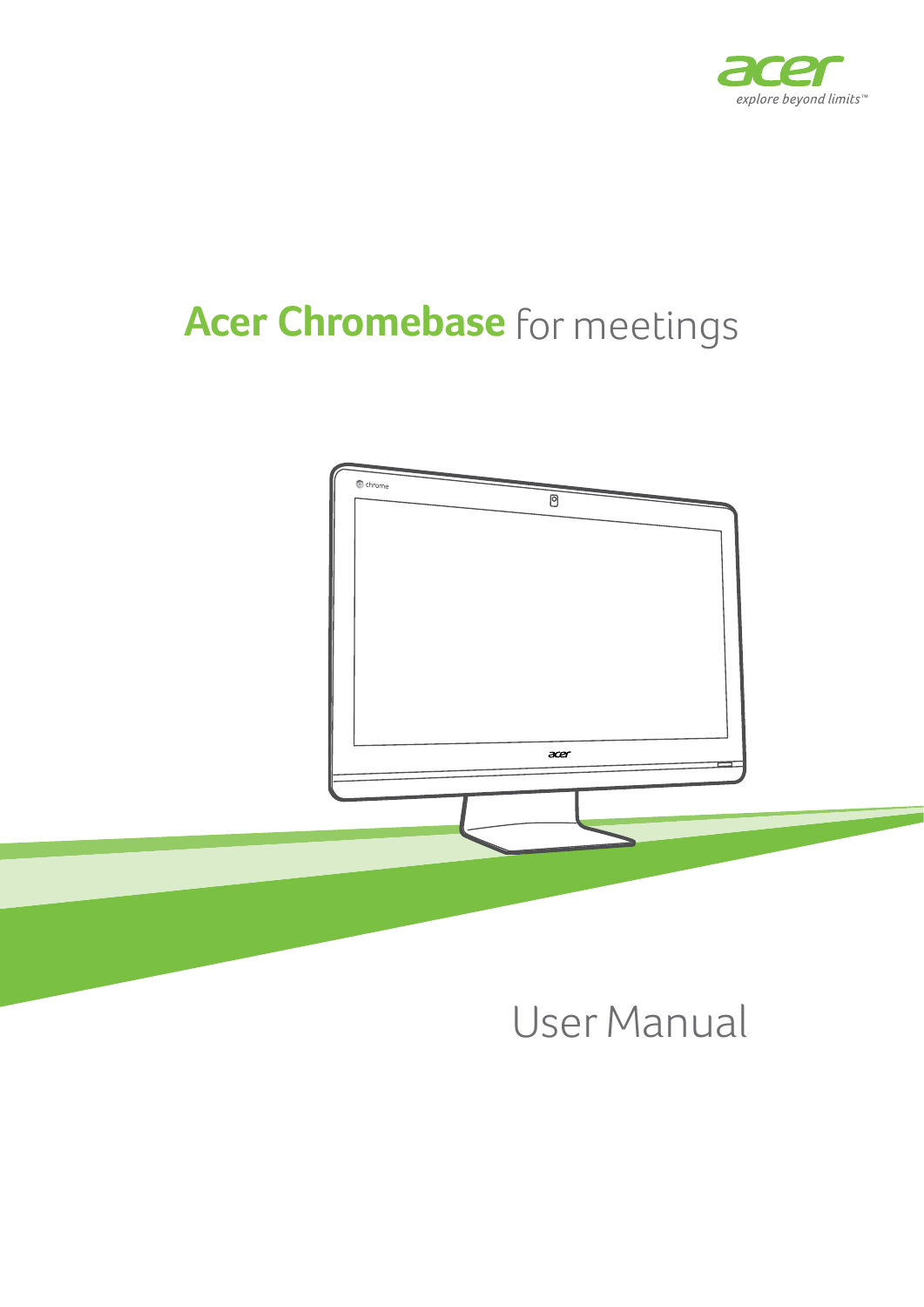### **Table of contents**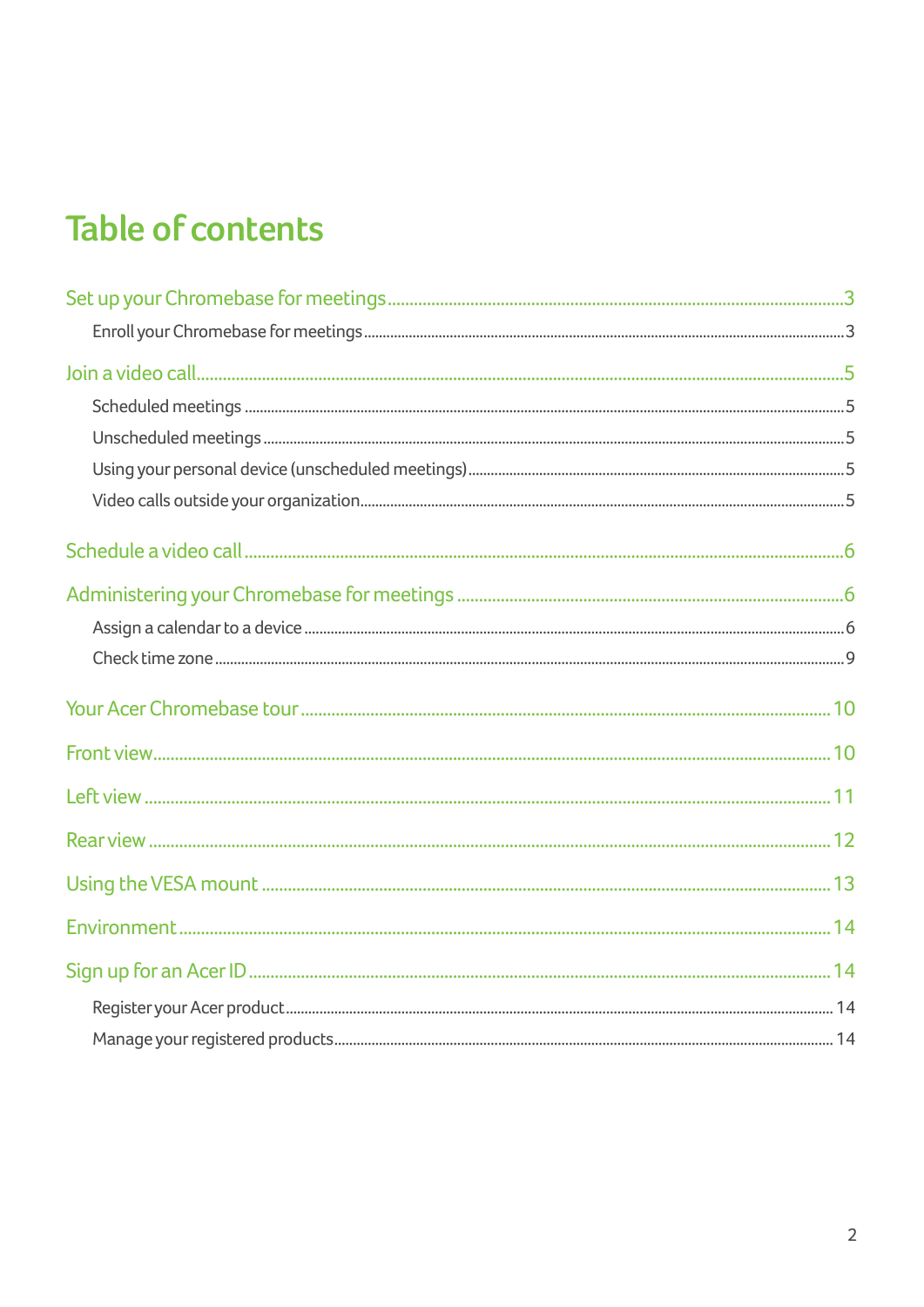# <span id="page-2-0"></span>**Set up your Chromebase for meetings**

### Enroll your Chromebase for meetings



See the related Help Center article: [Enroll your device](https://support.google.com/chromeboxformeetings/answer/6109380?hl=en&ref_topic=4484925&rd=1)

Use the onscreen wizard to complete the basic enrollment, which adds your Chromebase for meetings device to your organization's domain name, and allows you to place video calls between devices and invite additional users.



Optional features, such as high contrast, screen magnifier and spoken feedback, can all be enabled to aid your accessibility. These are available via the Settings > Accessibility menu. See [Use the accessibility features.](https://support.google.com/chromeboxformeetings/answer/6039453?hl=en)



If your organization does not use Google Apps, complete the [instructions in your welcome](https://support.google.com/chromeboxformeetings/answer/6094478)  [email](https://support.google.com/chromeboxformeetings/answer/6094478) to verify your organization's domain name. You may receive your hardware before the welcome email. Do NOT enroll the devices until you complete the welcome email instructions, or errors will occur.



We recommend connecting a USB keyboard to make entering enrollment information easier.

Complete the following instructions to enroll a single device. See [Deploy multiple devices](https://support.google.com/chromeboxformeetings/#topic=4633623) for batch enrollment.



Enrollment can be performed by any user within your domain name. Single sign-on (SSO) is not supported in this release. Users who enroll Chromebase for meetings devices must have an account with a direct Google-set password (this may not be applicable if a Chrome management license is applied to your environment).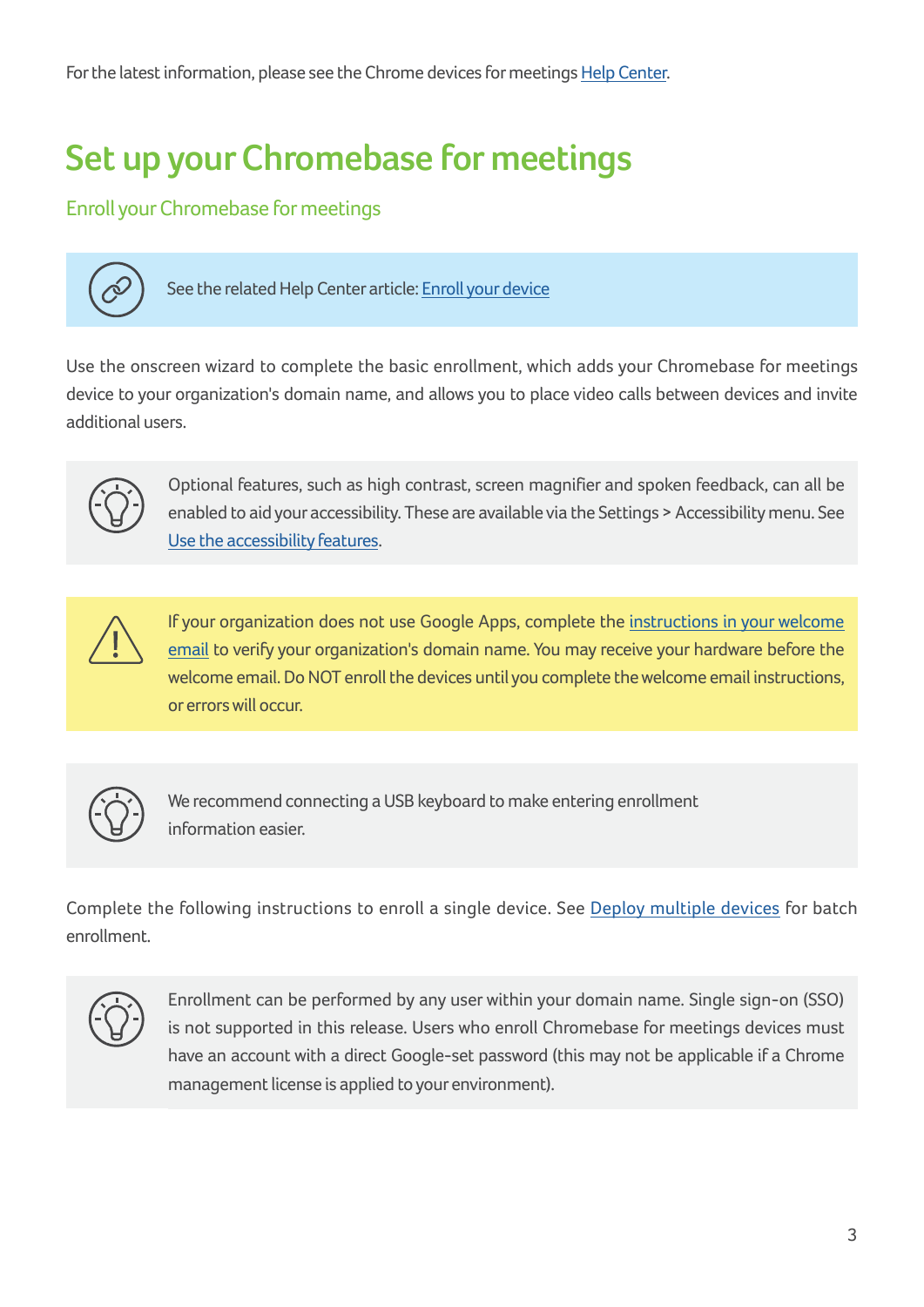1. Turn on the Chromebase.

| chrome                             |                                    |          |
|------------------------------------|------------------------------------|----------|
| This device is ready to be set up. |                                    |          |
| Select your language:              | English (United States)            |          |
| Select your keyboard:              | US keyboard                        |          |
| Time zone:                         | (UTC-8:00) Pacific Standard Time ▼ |          |
| Select a network                   | 巴 Ethernet                         |          |
|                                    |                                    |          |
| Accessibility                      |                                    | Continue |

- 2. Verify or change your language, keyboard layout, time zone, and network.
- 3. Select **Continue**.
- 4. Accept the Google Chrome OS Terms.
- 5. Sign in with your Google Apps email address and password.

The enrollment process takes place automatically. After the process is complete, click **Done.**

6. When the video call screen appears, follow the onscreen instructions to test your camera, microphone, and speaker.

At the end of device enrollment, the screen displays a URL. The URL is used by Google Apps users to directly access the device configuration page in the Google Apps Admin console and assign the room's calendar to the device.

*Organizations that do not use Google Apps can use the [Microsoft Outlook®](https://support.google.com/a/answer/4564466) plug-in to schedule video calls.*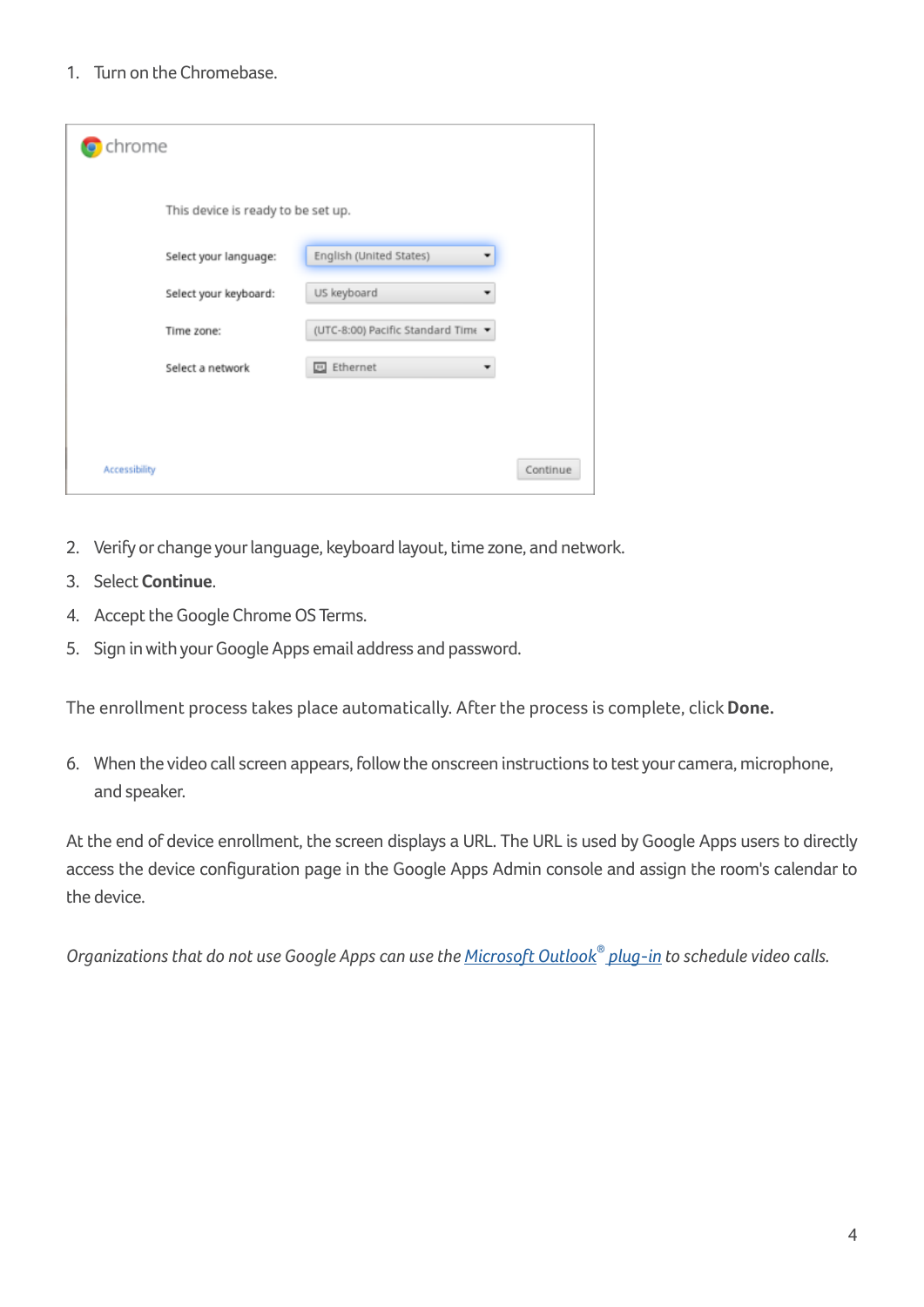# <span id="page-4-0"></span>**Join a video call**

### Scheduled meetings

To join a meeting that was scheduled using either Google Calendar or <u>Microsoft Outlook®,</u> do the following:

| <b>Calendar</b>       | <b>Description</b>                                                                                                                                                                                                                                         |
|-----------------------|------------------------------------------------------------------------------------------------------------------------------------------------------------------------------------------------------------------------------------------------------------|
| Google Calendar       | Select the meeting name.<br>If you have Chromebase for meetings and it is assigned to your personal<br>calendar, the video call name will appear whenever you are added to a<br>video call.<br>You can also obtain the meeting name and enter it manually. |
| Microsoft<br>Outlook® | Enter the video call name manually.<br>The meeting name is included in your Microsoft Outlook <sup>®</sup> invitiation.<br>Learn more.                                                                                                                     |

### Unscheduled meetings

Google video conferencing can also be used on-the-fly for unscheduled meetings. All you need is a meeting name.

### Using your personal device (unscheduled meetings)

If you are using a mobile device, or are logged into a Google account outside your organization's domain (such as a personal account), you must be invited to the meeting after it begins. [Learn more.](https://support.google.com/a/answer/6097610)

If your organization does not use Google Apps, you must be invited to the meeting after it begins. [Learn more](https://support.google.com/a/answer/6097610#guests).

#### Video calls outside your organization

To join a Google Video Call with people outside your organization, enter the domain name and meeting name.

The syntax is:

domain-name.com/meeting-name

For example, if the external company's domain name is **altostrat.com**, and the meeting name is **proposal**, enter the following:

**altostrat.com/proposal**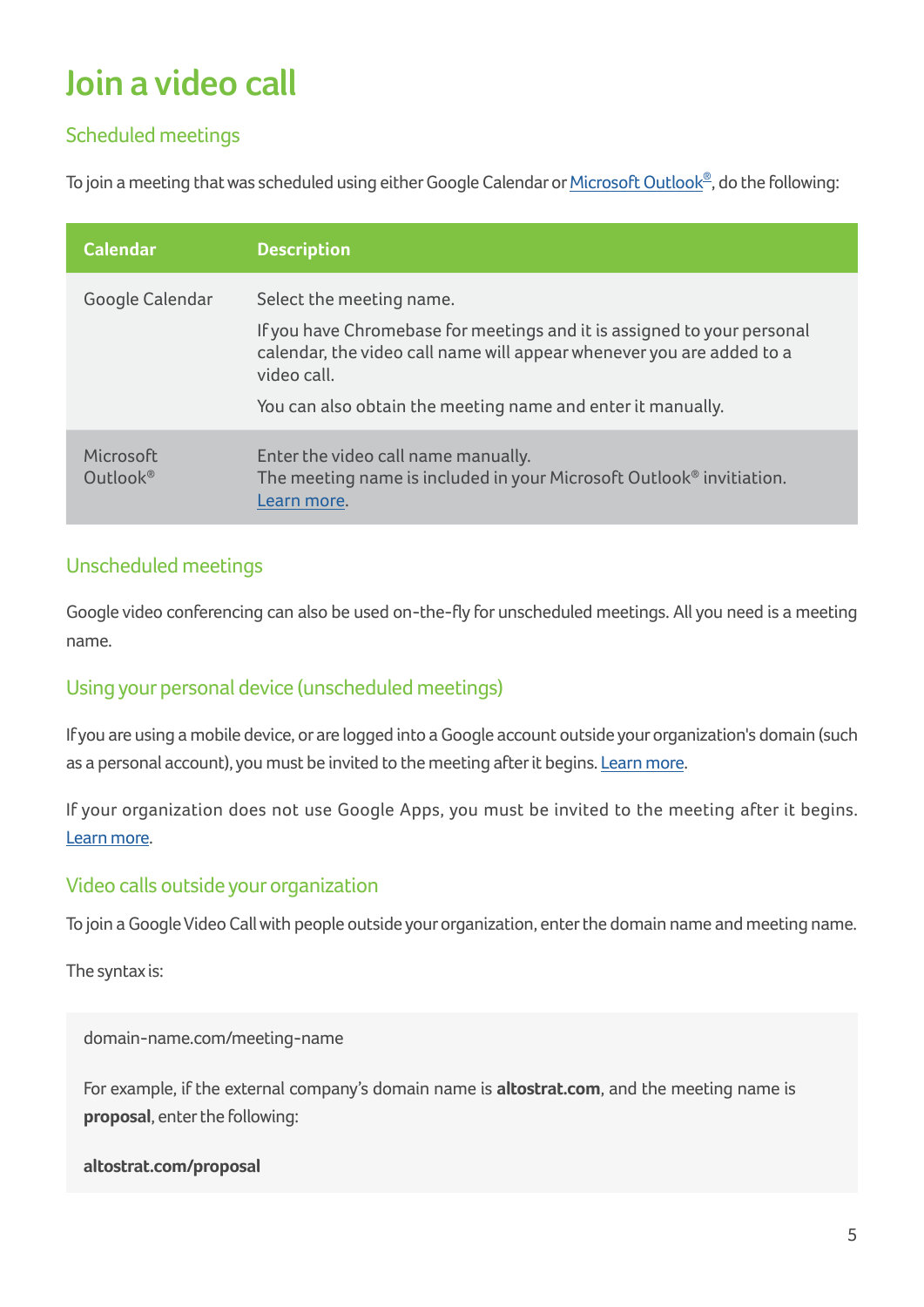<span id="page-5-0"></span>To use this method, the video call must be started by the host organization, the video call must allow external guests to join using the meeting link, and a participant from the host organization must accept your invitation to join. [Learn more.](https://support.google.com/a/answer/6097610#guests)

### **Schedule a Video Call**

By default, a video call is added to all new events in Google Calendar so creating one is easy.



See the related Help Center article: [Create a video call](https://support.google.com/chromeboxformeetings/answer/3344687?hl=en&ref_topic=3341432), for a full step-by-step guide.

If your admin disabled this option, you can still add a video call to any Google Calendar event by clicking **Add a video call** on the event page. Google Apps for Work, Government, and Education users can also do the following:

- The names of your video calls are customizable. Users can click **Change name** to modify the meeting name for that event.
- By default, only people in your organization can join a video call.
- External participants can be invited to a video call. You can add them in the Calendar invite, or after the meeting starts. You can also allow people to join with the meeting URL. [Learn more.](https://support.google.com/a/answer/6097610)
- You can eject participants from your video call.

### **Administering Chromebase for meetings**

#### Assign a calendar to a device or a personal calendar

Your Chromebase for meetings can be linked to a room or personal calendar.

#### **Room**

After enrolling a Chromebase for meetings device in a room, an admin user needs to associate the device with that room's online calendar. This allows other users to schedule video conferences using the Chromebase for meetings.



You do not need to associate a Chromebase for meetings device with the room's calendar to use the device for ad hoc meetings.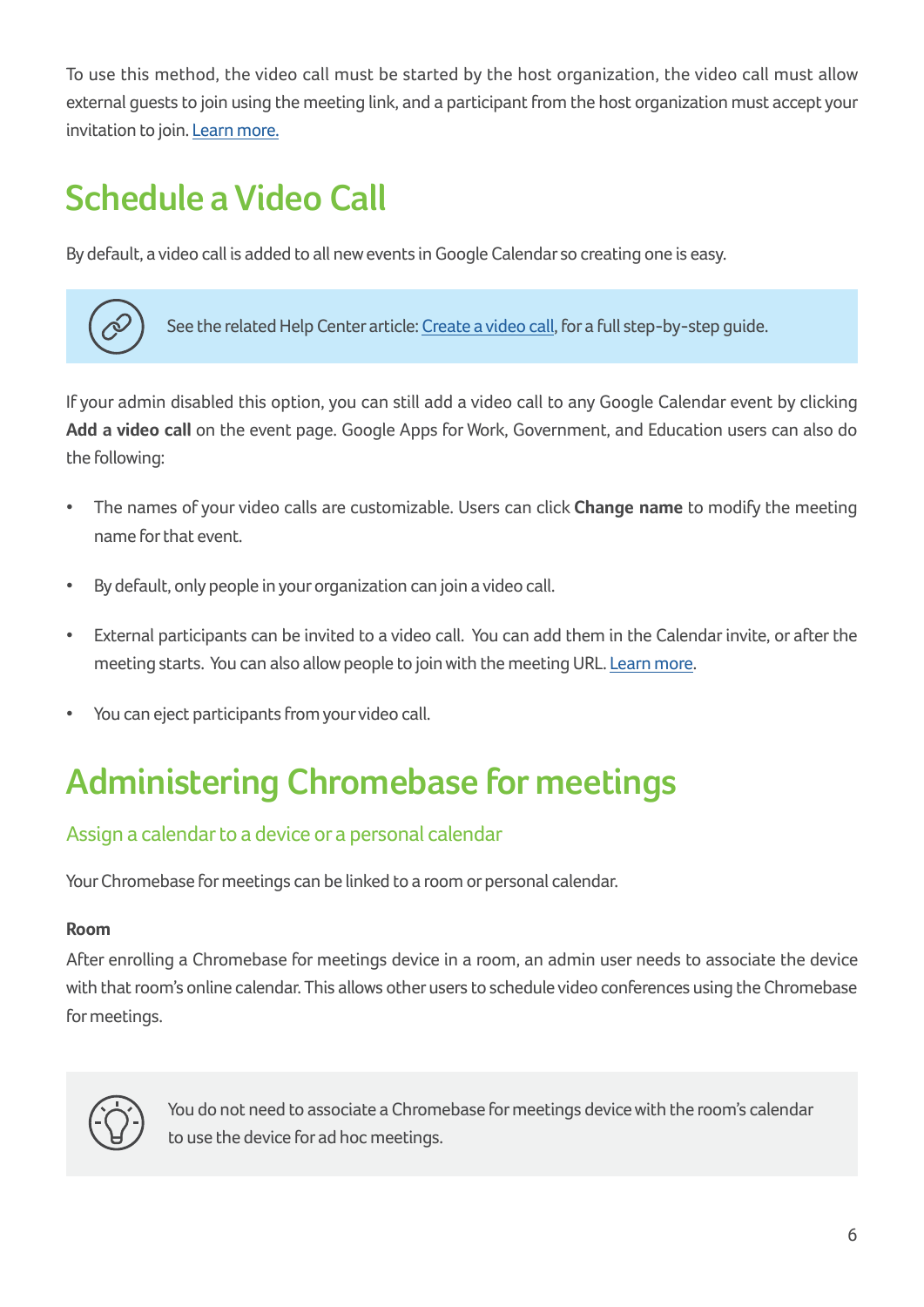| <b>Platform</b>                                 | <b>Calendar</b>                                  | <b>Description</b>                                                                                                                                                                                                                                                                                                            |
|-------------------------------------------------|--------------------------------------------------|-------------------------------------------------------------------------------------------------------------------------------------------------------------------------------------------------------------------------------------------------------------------------------------------------------------------------------|
| Organizations<br>that use Google<br>Apps        | Google Calendar                                  | Associate each Chromebase for meetings device<br>with the calendar for a room, or for a specific user.<br>Whenever that room or user is added to a Google<br>Calendar video call, the meeting name appears<br>on the Chromebase for meetings screen at the<br>designated time, and can be joined using the<br>remote control. |
| Organizations<br>that do not use<br>Google Apps | <b>Microsoft</b><br>Outlook <sup>®</sup> plug-in | The plugin adds a video call name to Microsoft<br>Outlook events. Participants use the Chromebase for<br>meetings remote control to join the video call.                                                                                                                                                                      |

### **Personal Google Calendar**

You can assign a Chromebase for meetings device with the Google calendar for a room, or for a specific user.

| <b>Google Calendar</b> | <b>Description</b>                                                                                                                                                                                                                                                                                                                                                                               |
|------------------------|--------------------------------------------------------------------------------------------------------------------------------------------------------------------------------------------------------------------------------------------------------------------------------------------------------------------------------------------------------------------------------------------------|
| Room calendar          | If the Chromebase for meetings device is installed in a conference room,<br>associate the device with the room. When users create a Calendar event,<br>they can add the room to the invitation. In addition to reserving the room,<br>the meeting name will appear on the Chromebase for meetings screen at<br>the designated time. Use the remote control to select and join the<br>video call. |
|                        | Rooms can only be associated with one device, but a personal calendar can<br>be associated with multiple Chromebase for meetings devices. However, a<br>Chromebase for meetings device does not have to be associated with any<br>calendar if the device is used only for unscheduled (named) meetings.                                                                                          |
| Personal calendar      | The plugin adds a video call name to Microsoft Outlook events, and<br>participants join the video.<br>If the Chromebase for meetings device used by a single user, such as in a<br>home office or other remote location, you can associate the device with<br>their personal calendar. Whenever that user is added to a Calendar event,                                                          |
|                        | the meeting name appears on their Chromebase for meetings device, and<br>they can use the remote control to select and join the meeting.                                                                                                                                                                                                                                                         |
|                        | Personal calendars can be associated with multiple Chromebase for<br>meetings devices.                                                                                                                                                                                                                                                                                                           |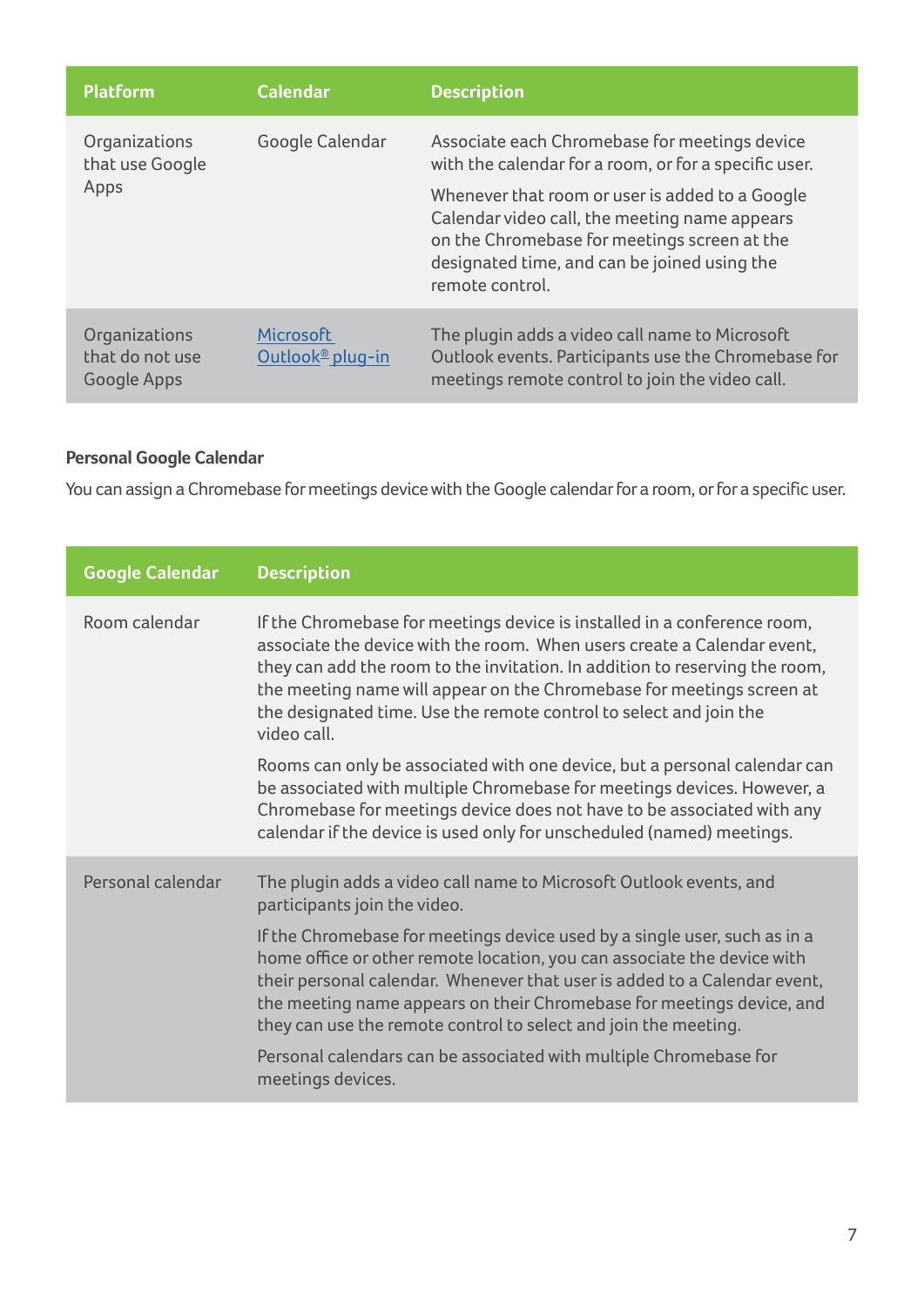To assign a Chromebase for meetings device to a room or personal calendar, an admin user must do the following:

- 1. At the end of device enrollment, the screen displays a URL for the device's page in the Chromebase for meetings Admin console.
- 2. From a laptop or other device, copy the URL into a web browser.



If you need this URL later, you can find it from your Chromebase for meetings device's home screen by clicking the Settings icon in the upper-right corner. The URL appears on the Settings screen. You can also access the device page without the URL: [Sign in to the Google](https://support.google.com/a/answer/182076)  [Admin console,](https://support.google.com/a/answer/182076) click **Device management >Chromebase for Meetings.** Select a device and click **Assign a calendar.**

- 3. If the login screen appears, [sign in to the Google Admin console](https://support.google.com/a/answer/182076) using your Google Apps account. You won't see this screen if you're already signed in.
- 4. The device management screen for your **Chromebase for meetings** device appears. Click **Assign a calendar.**



- 5. On the right side of the screen, select one of the following:
	- a. **Use a room calendar:** Select the room where the Chromebase for meetings device is located, and click **Save.**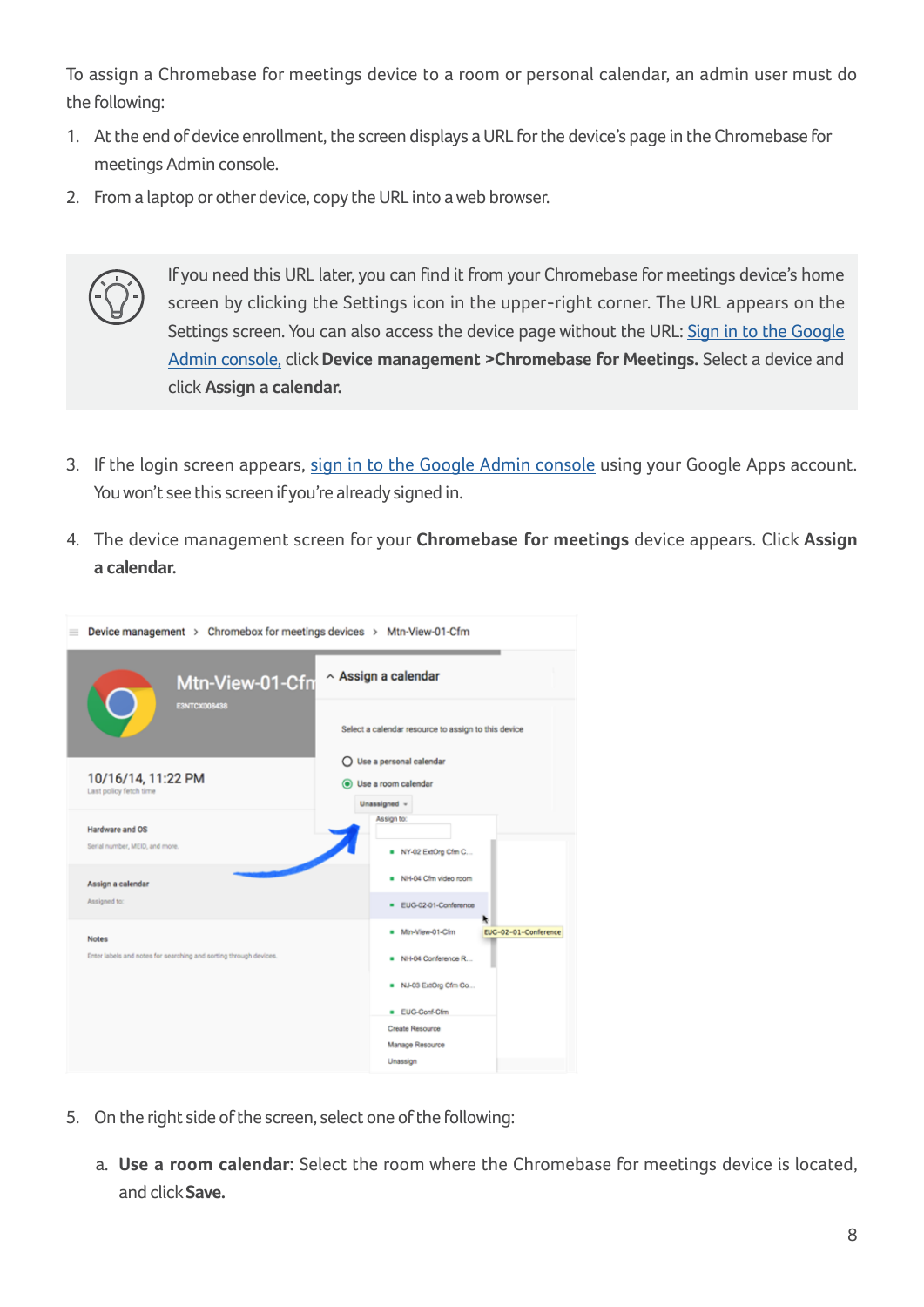- <span id="page-8-0"></span>b. If the room does not appear in the list, click **Create Resource,** enter the room name, and click **Save.**
- c. **Use a personal calendar:** Enter the name or email address of the user and click **Save.** Calendar events that include the user will appear on the device.



A green dot to the left of a room name means that this room's calendar is not assigned to any devices. A yellow dot means that this room's calendar is assigned to one or more devices.

*If you move your Chromebase for meetings device to a different room, or give it to a different user ( for example, to use at their home office), an admin user must assign the device to the calendar for that room or user. Alternatively, if the Chromebase for meetings device will not be used, you can unassign the device from any calendar.*

#### Check time zone



Your Chromebase for meetings uses the Google video conferencing solution.

To manage your Chromebase for meetings from the Admin console, you need to ensure your time zone is set correctly. You can also choose to reboot your Chromebase for meetings regularly.

*If you are not an administrative user, please contact your Google Apps for Work Systems Administrator or IT staff.*

- 1. [Sign in to the Google Admin console.](https://support.google.com/a/answer/182076)
- 2. Click **Device management.**
- 3. Under Settings, click **Chrome devices for meetings.**
- 4. Click **Settings and policies.**
- 5. (Optional) In the **Scheduled Reboot** field, enter the number of days before a reboot takes place. For example, if you want to reboot your devices every five days, enter **5**.
- 6. In the **Time Zone** field at the bottom of the screen, verify or correct the selected time zone setting.
- 7. Click **Save Changes.**



See also the [instructions to change the time zone setting on the device.](https://support.google.com/chromeboxformeetings/answer/6063095)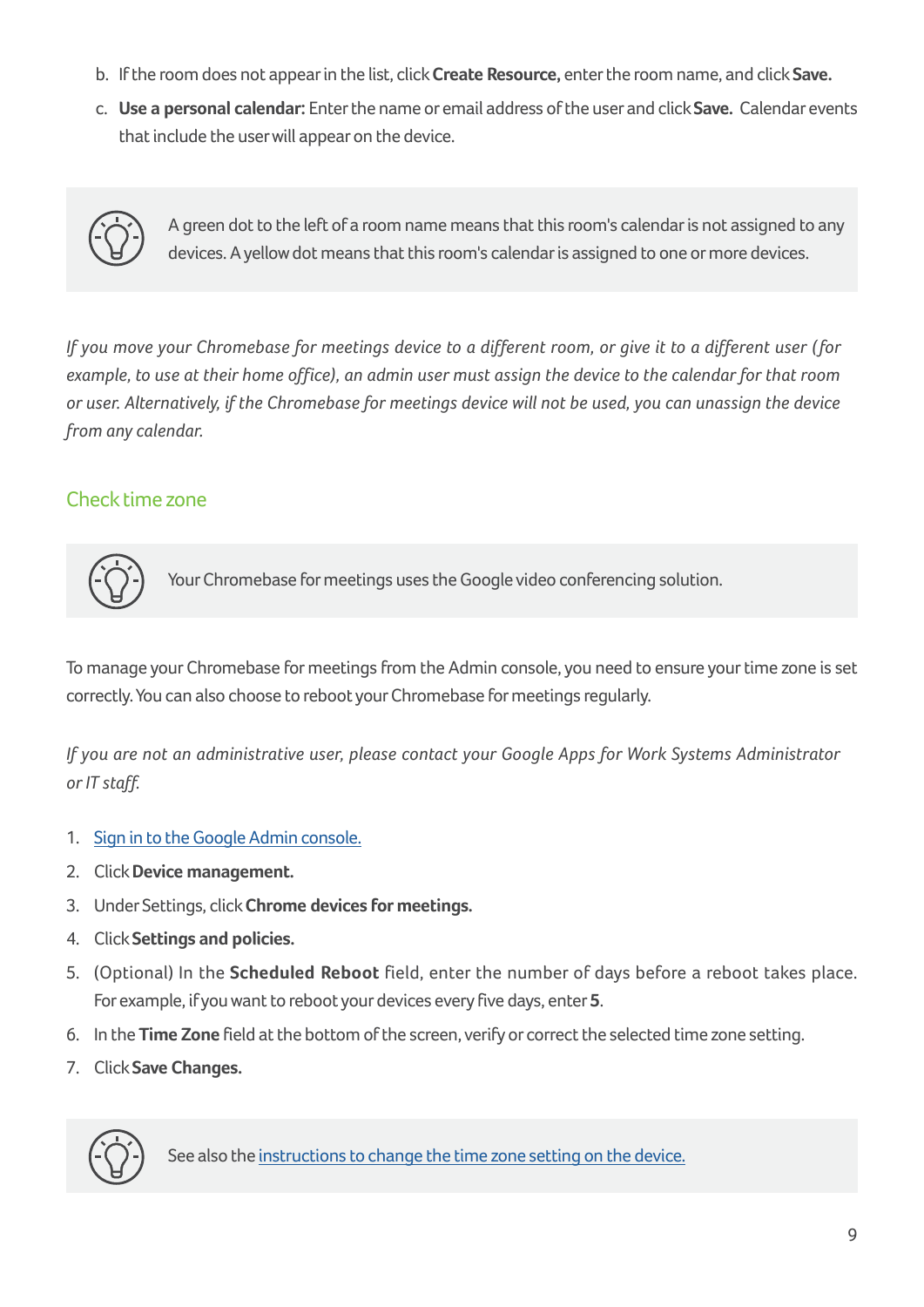### <span id="page-9-0"></span>**Your Acer Chromebase tour**

Now that you are done setting it up, let us show you around your new Acer Chromebase.

### **Front view**



| #              | <b>Icon</b> | <b>Item</b>     | <b>Description</b>                                                                            |
|----------------|-------------|-----------------|-----------------------------------------------------------------------------------------------|
|                |             | Microphones     | Four microphones                                                                              |
|                |             | Video camera    | Video camera<br>A light next to the video camera indicates that the video<br>camera is active |
| 3              |             | Screen          | Touchscreen display                                                                           |
| $\overline{4}$ |             | Power key       | Turns the computer on and off                                                                 |
| 5              |             | <b>Speakers</b> | Left and right speakers deliver stereo audio output                                           |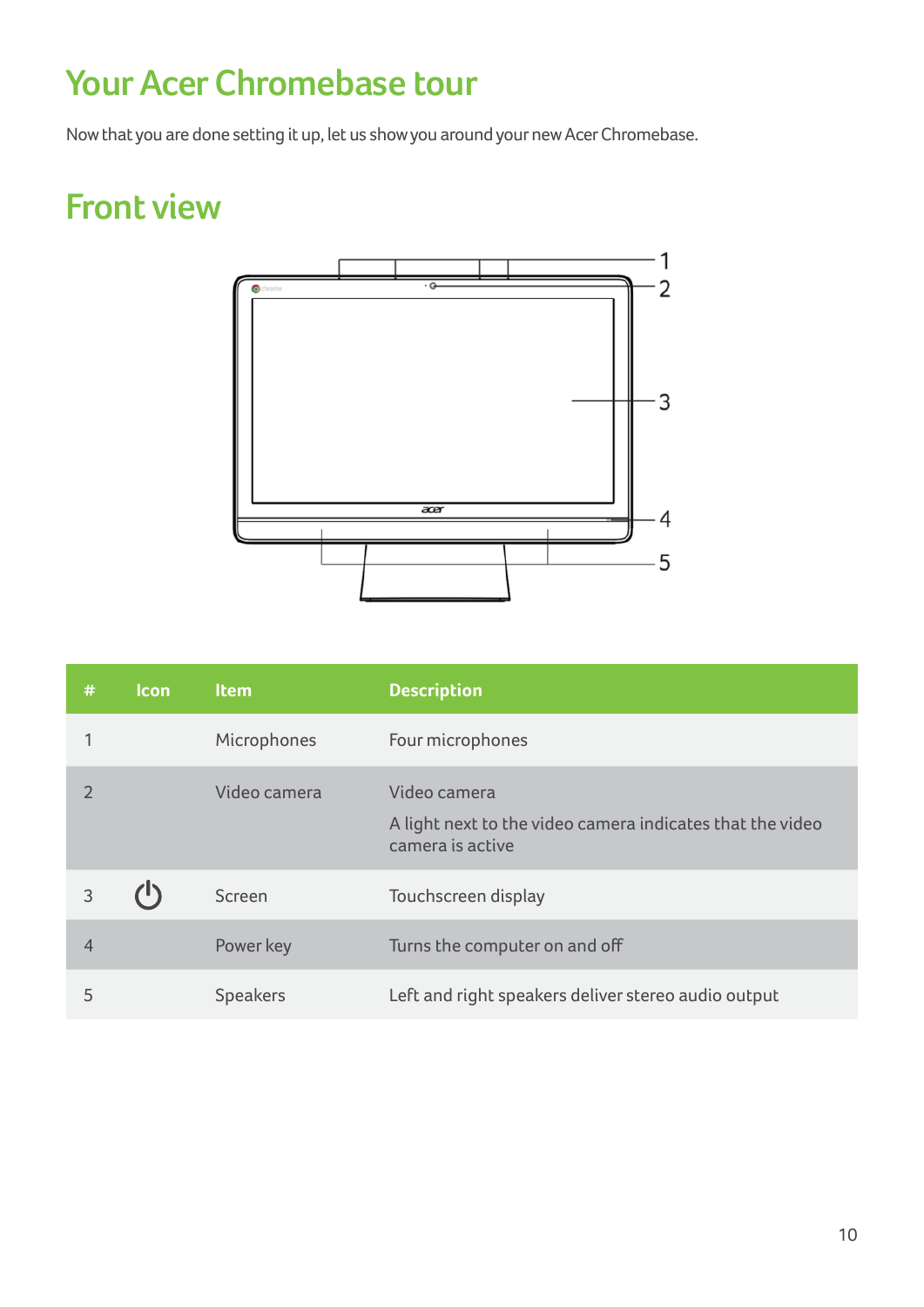### <span id="page-10-0"></span>**Left view**



| # | <b>Icon</b> | <b>Item</b>                                        | <b>Description</b>                                                                      |
|---|-------------|----------------------------------------------------|-----------------------------------------------------------------------------------------|
|   | 52          | SD <sup>™</sup> card reader                        | Accepts Secure Digital (SD™)cards<br>Note: The card reader uses one card at a time      |
|   | <b>USBZ</b> | USB 3.0 port<br>with power-on/<br>standby charging | <b>Connect to USB devices</b>                                                           |
| 3 | १∮          | Headset/<br>speaker jack                           | Connects to audio devices (e.g., speakers, headphones),<br>or a headset with microphone |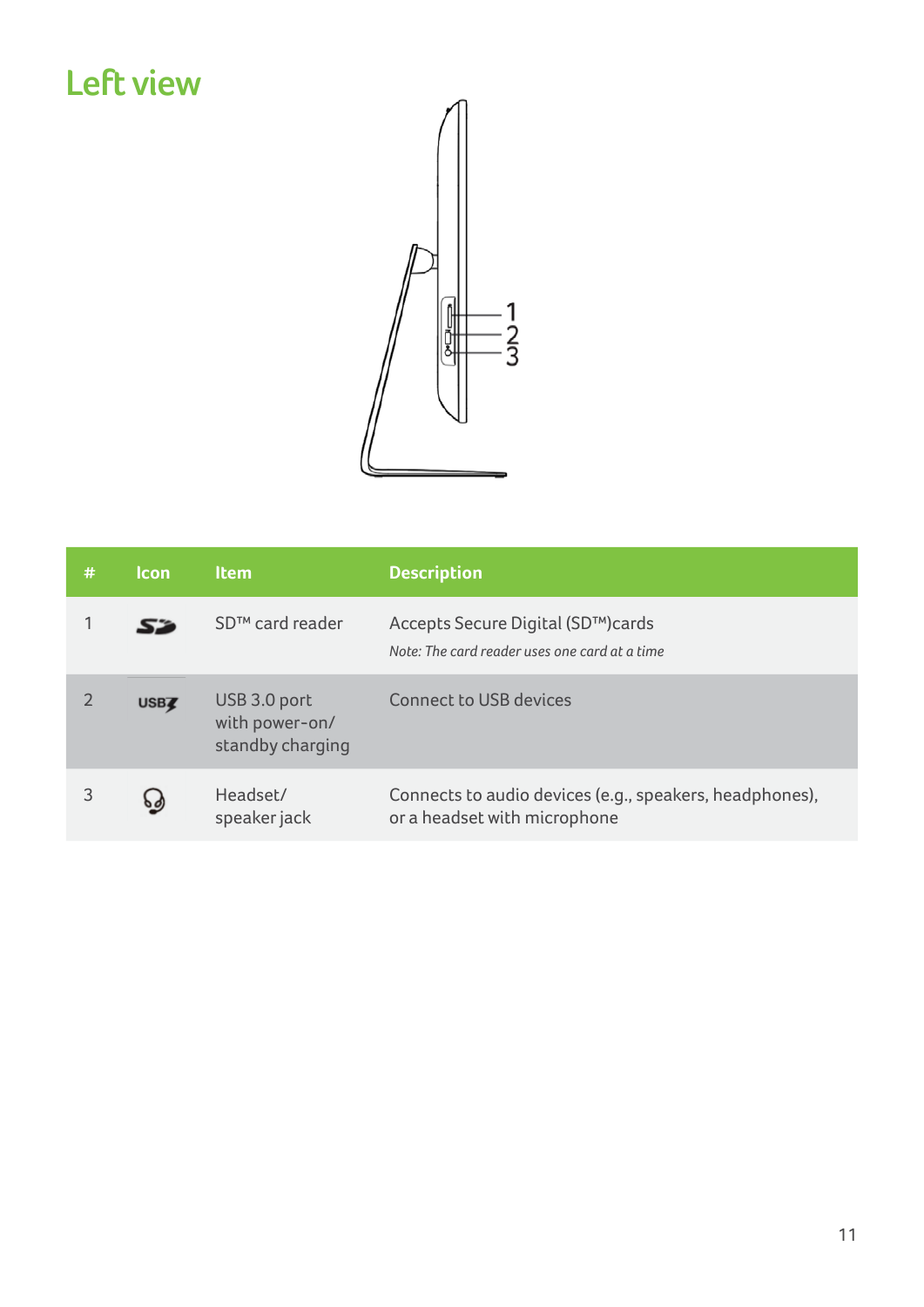### <span id="page-11-0"></span>**Rear view**



| #              | <b>Icon</b> | <b>Item</b>                       | <b>Description</b>                                                                                                                                                                                                                                                                                        |
|----------------|-------------|-----------------------------------|-----------------------------------------------------------------------------------------------------------------------------------------------------------------------------------------------------------------------------------------------------------------------------------------------------------|
|                |             | Video camera<br>adjustment tab    | Adjusts the angle of the video camera independently<br>from the monitor's base                                                                                                                                                                                                                            |
| $\overline{2}$ |             | <b>USB ports</b>                  | Connects to USB devices. Black is USB 2.0 Blue is both<br>USB 2.0 and USB 3.0 compatible                                                                                                                                                                                                                  |
| 3              | HOMI        | Headset/<br>speaker jack          | Supports high-definition digital video output                                                                                                                                                                                                                                                             |
| $\overline{4}$ | 果           | Ethernet<br>(RJ-45)port           | Connects to an Ethernet network                                                                                                                                                                                                                                                                           |
| 5              |             | DC-in jack                        | Connects to an AC adapter                                                                                                                                                                                                                                                                                 |
| 6              | ╦           | Kensington<br>lock slot<br>FROM O | Connects to a Kensington-compatible computer<br>security lock<br>Note: Wrap the computer security lock cable around an immovable<br>object such as a table or handle of a locked drawer. Insert the lock into<br>the notch and turn the key to secure the lock. Some keyless models are<br>also available |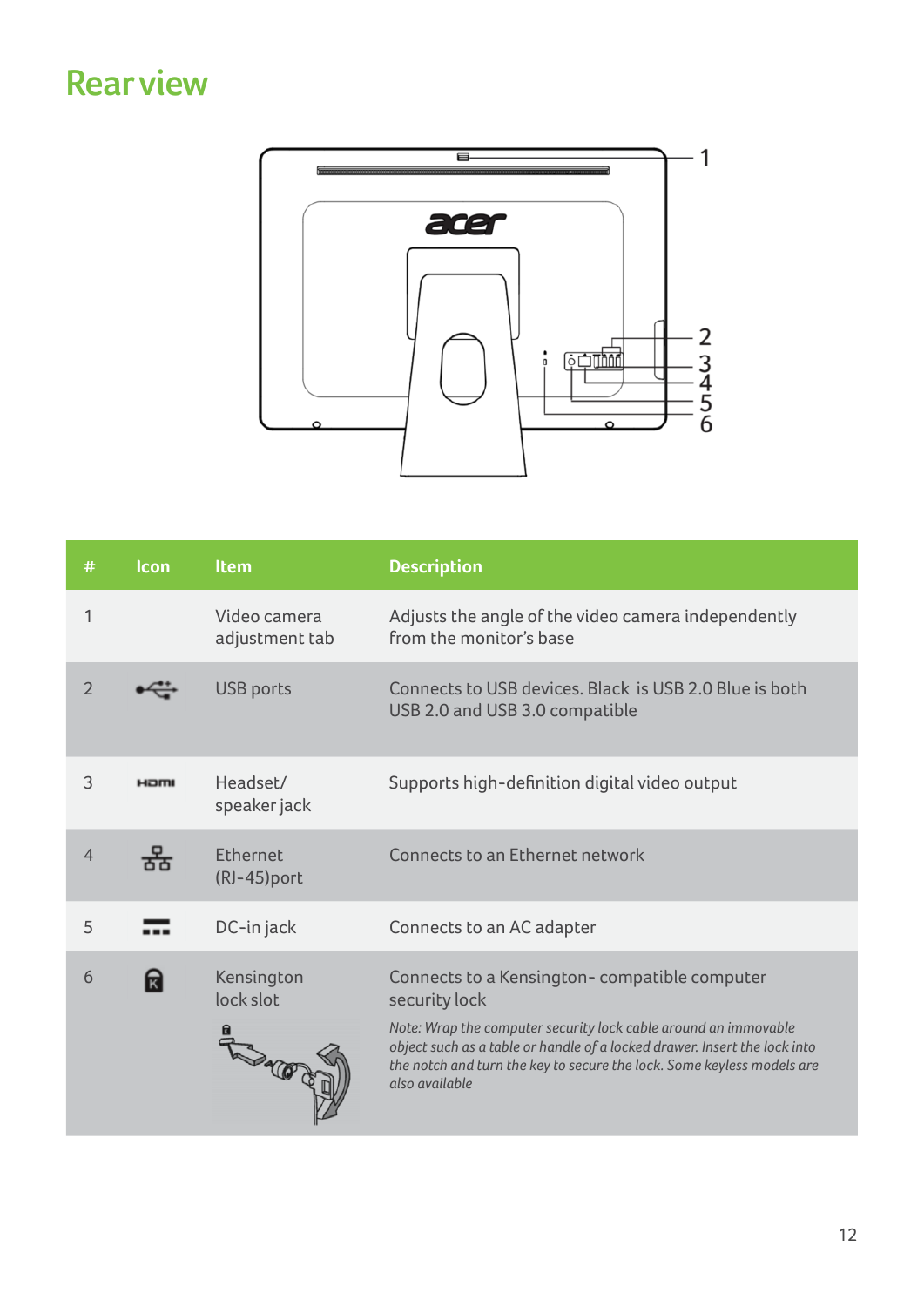# <span id="page-12-0"></span>**Using the VESA mount**

*Your Chromebase can be fitted with an optional VESA-compatible mount that allows you to mount it on a wall or your own base.*

1. Use a paperclip to detach the two-piece VESA cover on the back of your Chromebase. Loosen the screws with a standard Phillips screwdriver and remove the stand.





- 2. Attach the mount using the VESA holes on the back of your Chromebase.
- 3. Follow the instructions provided with the wall mount to secure your Chrombase to your Vesacompatible mount.